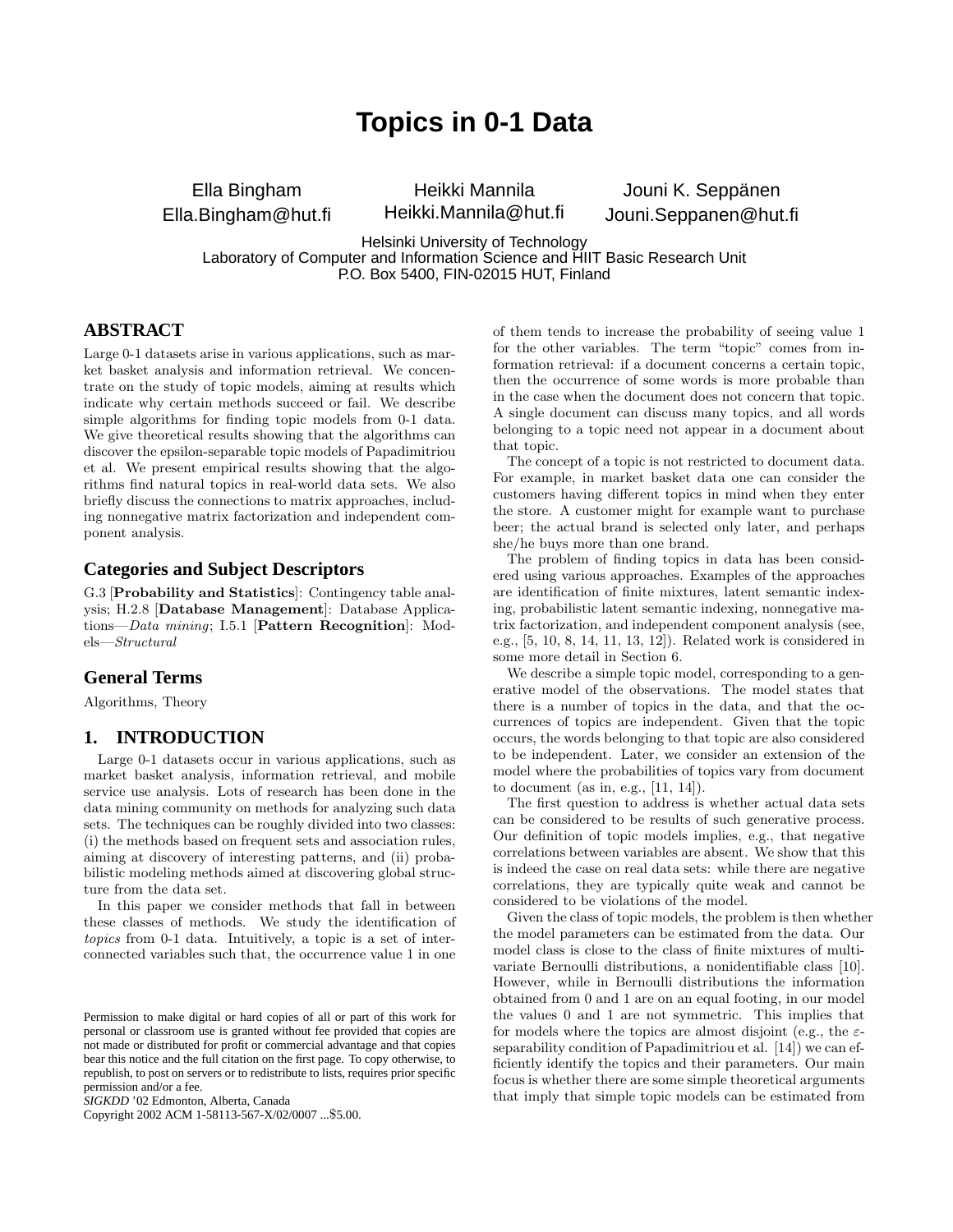

Figure 1: An example topic model

the data. We are able to show some first results in this direction, and support the results with empirical evidence.

The rest of this paper is organized as follows. In Section 2 we define the variants of topic models we consider. Section 3 describes the algorithms we use to find the topics. The theoretical results showing why the algorithms have a chance of working are given in Section 4. Some empirical results are described in Section 5. Related work is discussed in Section 6. Section 7 is a a short conclusion.

#### **2. TOPIC MODELS**

In this section we first introduce the simple topic model we consider, and then give an extension that corresponds to the model in [14]. We sometimes use the terminology of information retrieval, talking about documents instead of observations.

Given a set U of attributes, a k-topic model  $\mathcal{T} = (\bar{s}, q)$ consists of k topic probabilities  $\bar{s} = (s_1, \ldots, s_k)$  and a topicattribute probability matrix q, giving for each  $i = 1, \ldots, k$ and  $A \in U$  an *attribute probability*  $q(i, A)$  of A in topic *i*.

A document is sampled from  $\mathcal T$  as follows. First, one selects independently which topics are on: topic  $i$  is on with probability  $s_i$ . All attributes are initially assigned value 0. Then, for each topic  $i$  that was selected, attribute  $A$  is assigned value 1 with probability  $q(i, A)$ .

Given a topic model  $\mathcal{T} = (\bar{s}, q)$ , the *weight*  $w(i)$  of topic i in T is  $\sum_{A\in U} q(i, A)$ , i.e., the expected value of ones generated by topic i.

A topic model  $\mathcal{T} = (\bar{s}, q)$  is  $\varepsilon$ -separable, if for each topic i there exists a set  $U_i \subseteq U$  of attributes such that  $U_i \cap U_j = \emptyset$ for  $i \neq j$  and  $\sum_{A \notin U_i} q(i, A) \leq \varepsilon w(i)$ . That is, each topic i concentrates most of its mass to entries in  $U_i$ , and the overlap between these sets gets at most mass  $\varepsilon$ . We call  $U_i$ the *primary set of attributes* of topic *i*, and for  $A \in U_i$  we say that i is the topic of A. If  $A, B \in U_i$  for some i, we say that  $A$  and  $B$  belong to the same topic. Thus a 0-separable topic model is one where for each attribute A there is at most one topic i such that  $q(i, A) > 0$ .

Figure 1 illustrates an  $\varepsilon$ -separable topic model. The attribute set is  $U = \{A, B, \ldots, G\}$ , there are 3 topics, and the attribute subsets corresponding to the topics are  $U_1 =$  ${A, B, C}$ ,  $U_2 = {D, E}$ , and  $U_3 = {F, G}$ . The dashed arrows are examples of relationships that are possible in an  $\varepsilon$ -separable model with  $\varepsilon > 0$ .

A possible drawback with the above model for the gen-

eration of observations is that the topic probabilities  $s_i$  are considered to be constant: this could be considered unrealistic. Next we describe a variant, the varying-probability topic model in which they are also allowed to vary. Such a topic model is described as  $\mathcal{T} = (\mathcal{S}, q)$ , where  $\mathcal{S}$  is a finite set of topic probability vectors  $\bar{s}$ .

A document is sampled from a varying-probability topic model by sampling first the topic probabilities  $\bar{s}$  from  $\mathcal{S}$ , and then using the resulting topic model  $(\bar{s}, q)$  as above. Thus this model is quite similar to the ones described in [14, 11]. The weight of a topic in such a model is defined to be the expected weight of topic under the sampling of the probability vector  $\bar{s}$ .

The condition of  $\varepsilon$ -separability is defined for varying-probability topic models in the same way as for normal topic models: at most a fraction of  $\varepsilon$  of the weight of each topic goes outside the primary attributes of that topic.

Given an 0-1 table over attributes U, denote for  $A, B \in U$ by  $p(A)$  the probability in the data of the event  $A = 1$ and by  $p(AB)$  the probability of  $A = 1 \wedge B = 1$ . Then the conditional probability  $p(A|B)$  of A given B is of course  $p(AB)/p(B)$ . In practice, the probabilities are estimated as frequencies in the data.

There are certain degenerate cases in which the identification of topics does not succeed. For example, if there is one topic with one attribute, then different combinations of topic and attribute probabilities give the same observed frequency.

#### **3. ALGORITHMS FOR FINDING TOPICS**

In this section we describe two simple algorithms for finding topics. The first algorithm is applicable only to the basic model, while the second works also for varying-probability topic models.

**Ratio algorithm.** Consider first a  $k$ -topic 0-separable model  $\mathcal{T} = (\bar{s}, q)$ . Given two attributes A and B belonging to the same topic i, we have  $p(A) = s_i q(i, A)$  and  $p(B) =$  $s_iq(i, B)$ . Furthermore,  $p(AB) = s_iq(i, A)q(i, B)$ . Thus we have

$$
\frac{p(A)p(B)}{p(AB)} = s_i.
$$

If, however, A and B belong to different topics  $i$  and  $j$ , we have  $p(A) = s_i q(i, A)$  and  $p(B) = s_i q(j, B)$ , and  $p(AB) =$  $s_i s_j q(i, A) q(j, B)$ . Hence

$$
\frac{p(A)p(B)}{p(AB)} = 1.
$$

In the  $\varepsilon$ -separable case, any attribute may in principle be generated by any topic, and so  $p(A) = \sum_i s_i q(i, A)$  and  $p(AB) = \sum_i s_i q(i, A)q(i, B) + \sum_i \sum_{k \neq i} s_i s_k q(i, A)q(k, B).$ 

Thus the algorithm for finding topics is simple. Compute the ratio  $r(A, B) = p(A)p(B)/p(AB)$  for all pairs A and B; if the ratio is about 1, the attributes belong to different topics, if it is less than 1, the attributes might belong to the same topic.

Finding the topics from these ratios can be formalized as follows. We search for a partition of the set of attributes  $U$  into subsets so that within subsets most of the ratios  $r(A, B)$  are close to a constant, and between subsets most of the ratios are close to 1. That is, given the matrix  $r(A, B)$ , where  $A, B \in U$ , and an integer k, find the partition of U to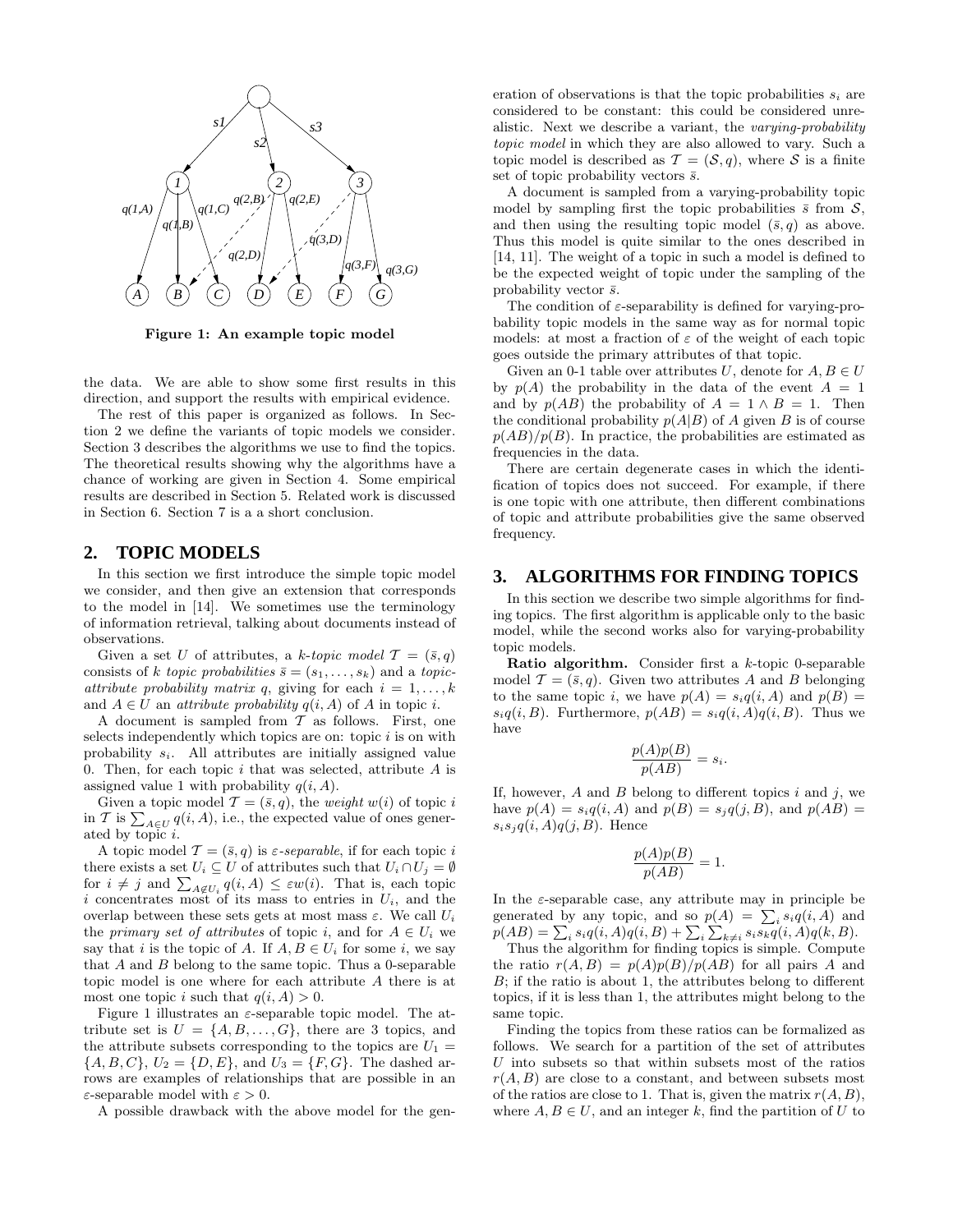subsets  $U_i$  for  $i = 1, \ldots, k$ , minimizing the score

$$
\alpha \sum_{i=1}^{k} \sum_{A,B \in U_i} (r(A,B) - \gamma_i)^2 + \beta \sum_{i=1}^{k} \sum_{j=1,...,k, j \neq i} \sum_{A \in U_i} \sum_{B \in U_j} (r(A,B) - 1)^2,
$$

where  $\alpha$  and  $\beta$  are constants and  $\gamma_i$  is the average of the ratios  $r(A, B)$  within block  $U_i$ . This is a typical clustering problem, NP-complete in its general form, but lots of good approximate solutions exist.

This almost trivial method actually works quite nicely on some artificial and real data sets. However, it fails whenever the observations are generated using the varying-probability topic model. Thus we need more refined techniques.

Probe algorithm. Our second method is still quite simple. It is based on the method for finding similar attributes in 0-1 data described by Das et al. [7]. The basic intuition behind the algorithm is as follows. If two attributes A and B belong to the same topic, then the information that the occurrence of A (meaning the event  $A = 1$ ) gives is about the same as the information given by the occurrence of B. Thus, if we have a measure for the similarity of the information given by two attributes, we can use that to find topics.

The *probe distance*  $d(A, B)$  of two attributes is defined by

$$
d(A, B) = \sum_{C \in U \setminus \{A, B\}} |p(C|A) - p(C|B)|.
$$

The intuition here is that attributes A and B are similar if the distributions of the other attributes in the rows with  $A = 1$  and in the rows with  $B = 1$  are about the same. The attributes C serve as probes which are used to measure how similar the sets of rows are.

Our algorithm is as follows. Compute distances  $d(A, B)$ for all pairs of attributes. (For a data set of  $n$  rows and  $p$ ) attributes, this can be done in time  $O(np^2)$ .) Again, find a partition of the set U of all attributes to subsets  $U_i$  minimizing the within-cluster distance and maximizing the distances between clusters. This can, of course, be solved using any clustering method. The details of the clustering are not our main focus; rather, we aim at giving results indicating why the method works. This is done in the next section.

# **4. PROPERTIES OF THE PROBE ALGORITHM**

In this section we consider the properties of the probe algorithm given in the previous section. We first consider the case of 0-separable models, which naturally are quite simple. We show that for large sample sizes the distance between two attributes in the same topic tends to 0, and that the expected distance between two attributes belonging to different topics is quite large. We then consider the case of  $\varepsilon$ -separable models, and show that the same results continue to hold under some additional conditions. Most of the results are formulated under the assumption of no sample effects, i.e., by assuming infinite sample size.

We start with a lemma showing that for 0-separable models the distance between two attributes in the same topic goes to 0 as the sample size grows.

LEMMA 1. Let  $r$  be a table of  $n$  rows over attributes  $U$ generated by a 0-separable topic model  $\mathcal{T} = (\bar{s}, q)$ . If A and B belong to the same topic  $U_i$ , then  $\lim_{n\to\infty} d(A, B) = 0$ .

The next proposition extends this result to varying-probability topic models.

THEOREM 1. Let  $r$  be a table of  $n$  rows over attributes U generated by a 0-separable varying-probability topic model  $\mathcal{T} = (\mathcal{S}, q)$ . Then, if A and B belong to the same topic  $U_i$ , then  $\lim_{n\to\infty} d(A, B) = 0$ .

PROOF. Consider each probability vector  $\bar{s} \in \mathcal{S}$ . For the observations generated using the topic model  $(\bar{s}, q)$  the lemma holds. As the statement of the lemma is independent of the actual topic probabilities  $s_i$ , the claim follows.  $\Box$ 

LEMMA 2. Let  $r$  be a table of  $n$  rows over attributes  $U$ generated by a 0-separable topic model  $\mathcal{T} = (\bar{s}, q)$ . If attribute A belongs to topic i, and attribute D belongs to topic j with j  $\neq i$ , then  $E(d(A, D)) = (1 - s_i)(w(T, i) - q(i, A)) +$  $(1 - s_i)(w(T, j) - q(j, D)).$ 

THEOREM 2. Let  $r$  be a table of  $n$  rows over attributes U generated by a 0-separable varying-probability topic model  $\mathcal{T} = (\mathcal{S}, q)$ . If attribute A belongs to topic i, and attribute D belongs to topic j with  $j \neq i$ , then  $E(d(A, D)) = (1$  $s_i)(w(\mathcal{T}, i) - q(i, A)) + (1 - s_i)(w(\mathcal{T}, j) - q(j, D)).$ 

The proof is the same as for Theorem 1.

The above results show that the probe distances have a meaningful relationship to the topics of a 0-separable topic model. The details for general  $\varepsilon$ -separable models are far messier, but we give here an analogue of Lemma 1. The intuition is that when we add some weak links to a 0-separable model, the conditional probabilities are not perturbed too much, and thus the probe distances within a single topic will remain small. However, there are pathological  $\varepsilon$ -separable models: for example, consider a model where all attribute probabilities are much less than  $\varepsilon$ . Then, changes of the order of  $\varepsilon$  will naturally have a significant impact on the model. Of course, there is little hope of finding the topics in this kind of a model.

To rule out this kind of cases, there are several possibilities. For example, we can define the distinctiveness of an  $\varepsilon$ -separable topic model  $\mathcal{T} = (\bar{s}, q)$  as the smallest value of the probability of an attribute being generated in the context of its primary topic:

$$
\Delta(\mathcal{T}) = \min_{i, A \in U_i} s_i q(i, A),
$$

where the minimum is taken over all topics  $i$  and all attributes  $A \in U_i$ . Thus, if a model has high distinctiveness  $(\Delta(\mathcal{T}) \gg \varepsilon)$ , the generated attributes should usually reflect the topics they belong to.

An alternative restriction would be to say that the  $\varepsilon$ separable topic model  $\mathcal T$  has  $\theta$ -bounded conspiracy, if for all attributes A with topic *i* we have  $\sum_{j\neq i} q(j, A) \leq \theta$ , i.e., the model T assigns at most a mass of  $\theta$  to any attribute from topics other than its main topic. That is, the other topics do not conspire against a single attribute in a topic. Similar results as the one below can be proved for that case.

LEMMA 3. Let  $r$  be a table of  $n$  rows over attributes  $U$ generated by a  $\varepsilon$ -separable topic model  $\mathcal{T} = (\bar{s}, q)$ . If attributes A and B belong to the same topic i, then  $E(d(A, B))$  $\leq 2|U|k\varepsilon/\Delta(\mathcal{T}).$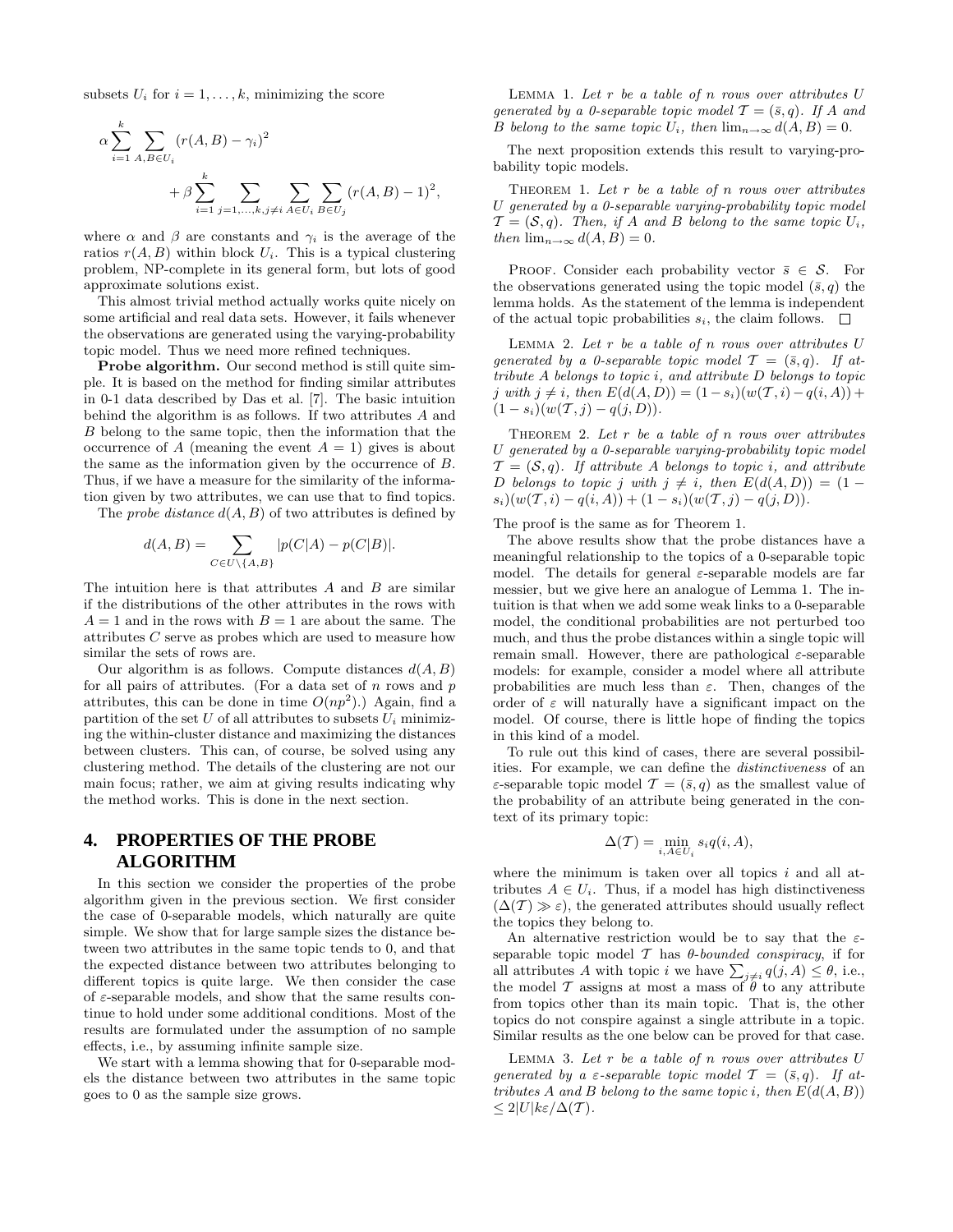#### **5. EMPIRICAL RESULTS**

#### **5.1 Experiments on simulated data**

To evaluate how well do our algorithms perform, we generated artificial data according to our topic models described in Section 2. The data consisted of 100 attributes and 10 topics, each topic having a random number of primary attributes, and the number of observations was 100000. We performed tests on a  $\varepsilon$ -separable model with  $\varepsilon = 0$ , 0.01 and 0.1. In all experiments with the first (constant topic probabilities) model, the topic probabilities  $s_i$  were the same, so that we were able to test the effect of  $\varepsilon$  in model estimation accuracy.

**Ratio algorithm.** First we considered the ratios  $r(A, B)$  =  $p(A)p(B)/p(AB)$ . Recall that this should yield  $s_i$ , probability of topic  $i$  if  $A$  and  $B$  belong to the same topic  $i$ , and  $1$ otherwise, as then  $A$  and  $B$  are independent and their joint probability is separable. By listing these ratios in a matrix one can easily distinguish which topics belong to the same topic, as all of them have approximately the same ratio. In this way we can estimate the topic structure of the data, and also the topic probabilities  $s_i$  and topic-attribute probabilities  $q(i, A)$  of A in topic i. Comparing to the true probabilities, the mean squared errors (MSE) of topic probabilities and the MSEs of topic-attribute probabilities are listed in Table 1 for  $\varepsilon = 0$ , 0.01 and 0.1. These figures are averages of 10 experiments. The variance between experiments was very small.

| $\varepsilon$ |                                                                                                                                                   | MSE of topic probs.  MSE of topic-attr. probs. |
|---------------|---------------------------------------------------------------------------------------------------------------------------------------------------|------------------------------------------------|
|               |                                                                                                                                                   | $1.00 \cdot 10^{-3}$                           |
|               |                                                                                                                                                   | $1.02 \cdot 10^{-3}$                           |
|               | $\begin{tabular}{ c c c } \hline 0 & 0.92 \cdot 10^{-4} \\ \hline 0.01 & 1.04 \cdot 10^{-4} \\ \hline 1.01 \cdot 10^{-4} \\ \hline \end{tabular}$ | $1.03 \cdot 10^{-3}$                           |

#### Table 1: Mean squared errors of estimated topic and topic-attribute probabilities in the ratio algorithm.

In our varying-probability topic model, the topic probabilities  $s_i$  are randomly drawn for each document, and the ratio algorithm is not applicable.

Probe algorithm. Sammon mapping [17] is a convenient way to visualize how the attributes are grouped into distict topics. Figure 2 shows the Sammon map of the probe distances of the attributes in the 0-separable model. We can see that the attributes are nicely grouped into about 10 clusters, most of which are clear in shape. The clusters are not of equal size, as each topic has a random number of primary attributes. In the case of  $\varepsilon = 0.01$ , the clusters are a bit more vague in shape but still visible; with  $\varepsilon = 0.1$ , no clear clusters are seen anymore. The probe algorithm is quite resistant to the extension of varying topic probabilities: the Sammon maps are remarkably similar to those obtained for the nonvarying-probability topic models.

Maximum entropy model. We also considered whether the maximum entropy method described in e.g. [16, 15] might be useful in finding topics. The method is used to answer queries about the data as follows: first, one mines frequent sets with some threshold [1, 2], and then finds the maximum entropy distribution [3, 9] consistent with the frequent sets. We performed experiments using simulated data to see whether the results are consistent with the topic models used to generate the data. The results (not shown) indicate that this method does find results consistent with topic



Figure 2: Sammon map of probe distances of attributes in artificial data;  $\varepsilon = 0$ .

models quite satisfactorily but not perfectly. However, the performance is comparable only when the method is given roughly as much input as the simpler probe algorithm, and degrades badly when the frequency threshold increases and the input size decreases.

### **5.2 Experiments on real data**

Correlations. To determine the validity of the model assumptions on real data, we performed some trials on a collection of bibliographical data on computer science available on the WWW<sup>1</sup>. We call this the "Theory" dataset. As a preprocessing step, we removed all words occurring in fewer than 20 documents in the database. This reduced the number of words to 4227; the number of documents is 67066.

After preprocessing, we determined the probabilities  $p(A)$ and  $p(AB)$  for all words A, B (using word frequencies) and computed the covariances  $cov(A, B) = p(AB) - p(A)p(B)$ . We can derive from the theoretical model in Section 2 that  $cov(A, B) > 0$  for all words A, B. This is not true in the dataset; indeed, more of the covariances are negative than positive. However, the distributions of the positive and negative covariances are very different. Figure 3 displays logarithmic histograms of the covariances in the Theory data. The histograms have been scaled to have equal areas. A short vertical line marks the position corresponding to one line in the database; covariances that are (absolutely) much smaller than this aren't usually very interesting, since they tend to reflect small-sample effects in cases where  $p(AB)$  is very small (perhaps 0 or 1 lines) and  $p(A)p(B)$  is nonzero but small.

Probe algorithm. We studied the behavior of the probe algorithm on the Theory bibliography. As a preprocessing step, we removed a small set of stop words and all numbers in the data, and then selected the 200 most frequent terms.

The probe distances of the terms were computed, and the term pairs with minimum probe distance are listed in Table 2. The table lists all pairs whose probe distance is under 1, in increasing order; the mean distance was about 2.7 and maximum distance about 6.2. The term pairs, most of which are abbreviations, are quite meaningful: e.g. 'stoc' is ACM Symp. on Theory of Computing and 'focs' is Symp.

 $^{\rm 1}$ http://liinwww.ira.uka.de/bibliography/Theory/Seiferas/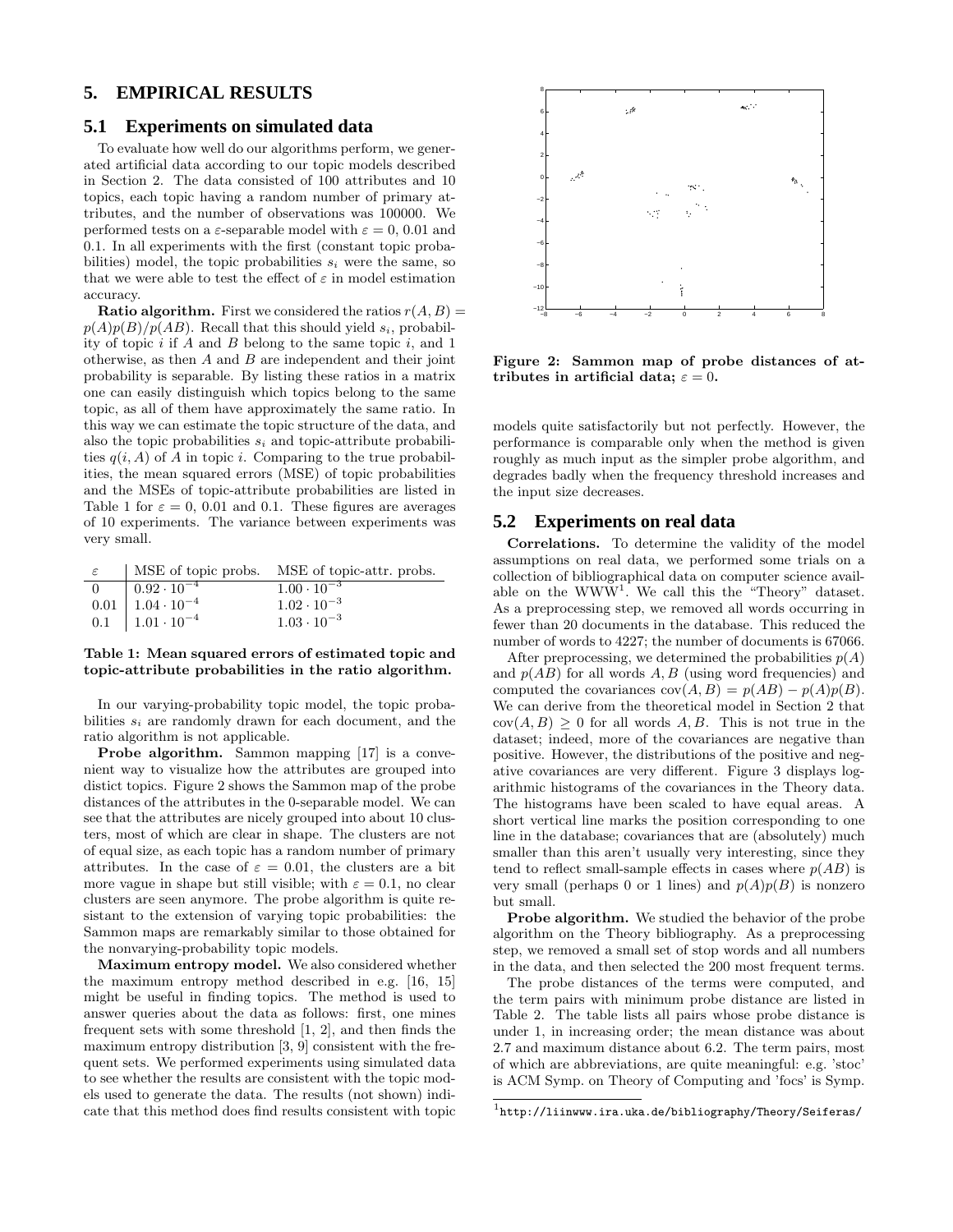

Figure 3: Histogram of  $ln(|cov(A, B)|)$  for positive (solid) and negative (dashdotted) covariances for words  $A, B$  in Theory. A short vertical line marks  $ln(1/67066) = -11.1.$ 

| dist. | terms     |         | dist. | terms    |          |
|-------|-----------|---------|-------|----------|----------|
| 0.50  | stoc      | focs    | 0.91  | jacm     | libtr    |
| 0.63  | infetrl   | tcs     | 0.92  | extended | abstract |
| 0.63  | tr        | libtr   | 0.93  | stacs    | icalp    |
| 0.67  | icalp     | tcs     | 0.94  | actainf  | tcs      |
| 0.75  | infetrl   | icalp   | 0.95  | fct      | jcss     |
| 0.76  | eurocrypt | crypto  | 0.95  | fct      | mfcs     |
| 0.79  | mfcs      | tcs     | 0.96  | stacs    | jcss     |
| 0.81  | infetrl   | jcss    | 0.96  | jacm     | tr       |
| 0.81  | mfcs      | icalp   | 0.96  | sijdm    | damath   |
| 0.81  | jcss      | tcs     | 0.97  | ipps     | jpdc     |
| 0.84  | mfcs      | infctrl | 0.98  | stoc     | tr       |
| 0.86  | mfcs      | jcss    | 0.98  | icpp     | jpdc     |
| 0.88  | icss      | icalp   | 0.99  | sicomp   | libtr    |
| 0.88  | ipps      | icpp    | 0.99  | stacs    | infetrl  |
| 0.89  | mst       | jcss    | 0.99  | stacs    | tcs      |

Table 2: Term pairs with minimum probe distance in the Theory data set

on Foundations of Computer Science; 'infctrl' is Information and Computation (formerly Information and Control) and 'tcs' is Theoretical Computer Science. For each term pair, the pair members belong to the same topical field, be it theoretical computer science, technical reports, cryptography, parallel processing, discrete mathematics etc. All these terms appear quite often in the data base, which makes the estimation of their probe distances reliable.

Does the method find topics? For example, listing the 10 terms with minimum probe distance to 'stoc' we get 'focs', 'tr', 'sicomp', 'libtr', 'stacs', 'jacm', 'jcss', 'icalp', 'infctrl', and 'ipl'. Computing the average distances of every term in this list to all other terms in the list, and taking the average of these averages, we get a distance of 1.17. On the other hand, computing the average distances of every term in this list to all other terms in the vocabulary, and again taking the average, yields 2.30. So the terms close to 'stoc' are also very close to one another but less close to other terms, and can thus be seen as forming a sort of topic. A similar comparison can be done to the closest neighbors of 'focs', giving a similar term list as above with similar average distances.



Figure 4: Sammon map of the probe distances of the 30 most common terms in the Theory data set.



Figure 5: Sammon map of the LSI projections of the 30 most common terms in the Theory data set.

We used Sammon's mapping to project the data into two dimensions; Figure 4 shows how the 30 most common terms are located. There is clear evidence of clustering of related terms.

For comparison, we also projected the data into its 20 dimensional LSI [8] space. The Sammon map of the 30 most common terms is seen in Figure 5. In interpreting the figures, one should bear in mind that a two-dimensional Sammon map may not truly represent the locations of highdimensional vectors.

#### **6. RELATED WORK**

The idea of looking at topics in 0-1 data (or other discrete data) has been considered in various contexts. The latent semantic indexing (LSI) method [8] uses singular-value decomposition (SVD) to obtain good choices of topics. This method works quite nicely in practice; the reason for this remains unclear. In a seminal paper [14], Papadimitriou et